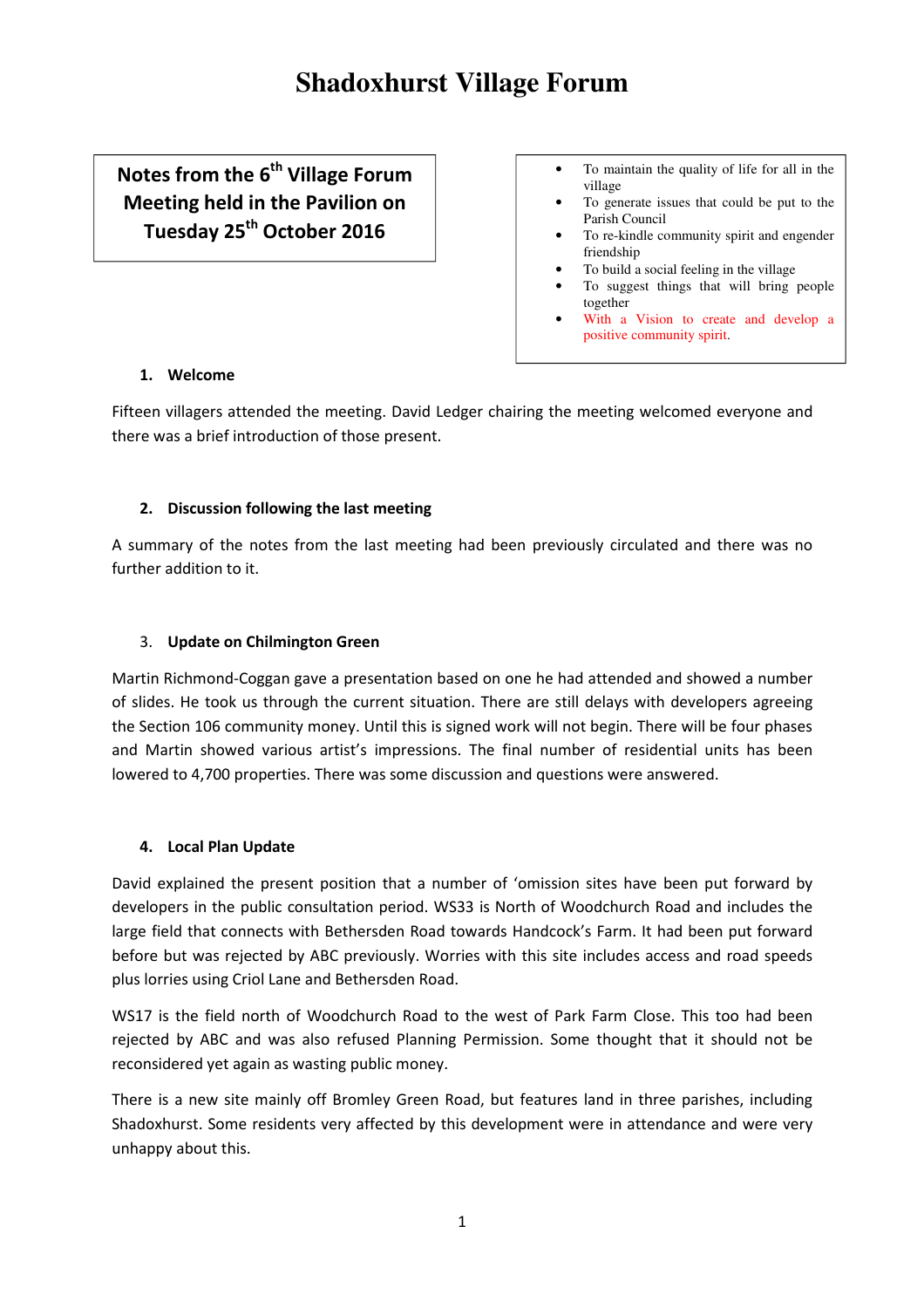David read an email he received via Cllr Mrs Hicks from Planning Policy about timing, the key bits are:

'At the moment we are undertaking our internal assessments on the sites using the same criteria as previously used for the SHELAA and Sustainability Appraisal.'

And

'We are anticipating that proposed changes to the Local Plan consultation to be in Spring 2017, so its likely that any consultations on sites will be held in the new year.'

# 5. Village Updates

David said that all the road gullies have at last all been cleaned out. There will be a meeting with KCC Highways about the speed limits in the village in early November. The Parish Council have given the go ahead for some remedial work on the recreation field to improve the drainage. There is no date yet given but hopefully will be soon before the serious wet weather comes along. There is also a plan to ask ABC to improve the damaged and sad looking street name signs in the village. One resident said that the Nickley Wood Road sign had been taken out to get a large caravan into the narrow road and not replaced. It is hoped to get someone to cut some of the encroaching bushes around the Shadoxhurst Millennium sign, cost likely to be £80.

# 6. Website Changes

The site is being transformed and we hope will go live in the next couple of weeks. The Village Forum will have its own page.

# 7. Telephone Box

The Parish Council have agreed to appeal to keep it with a phone still in it. If this fails, then we have asked to keep it to put to another use.

# 8. Pride in our Village

The work on the village planters in the hall car park are continuing to be renovated, so far half are complete. Does anyone have any thoughts about other improvements we need to consider?

# 9. Christmas Party

There was a discussion about holding a children's party at Christmas and it was felt a bit short notice now. It was agreed to hold one in January perhaps the  $7<sup>th</sup>$  or  $14<sup>th</sup>$  but it depended when the Gang Show will be held in the village hall in January. It was agreed to pick a planning date one evening shortly for those in the Village Forum who are happy to help, so that ideas can be firmed up. Also decide if just do for children or include everyone. David will circulate a date with the notes from the meeting.